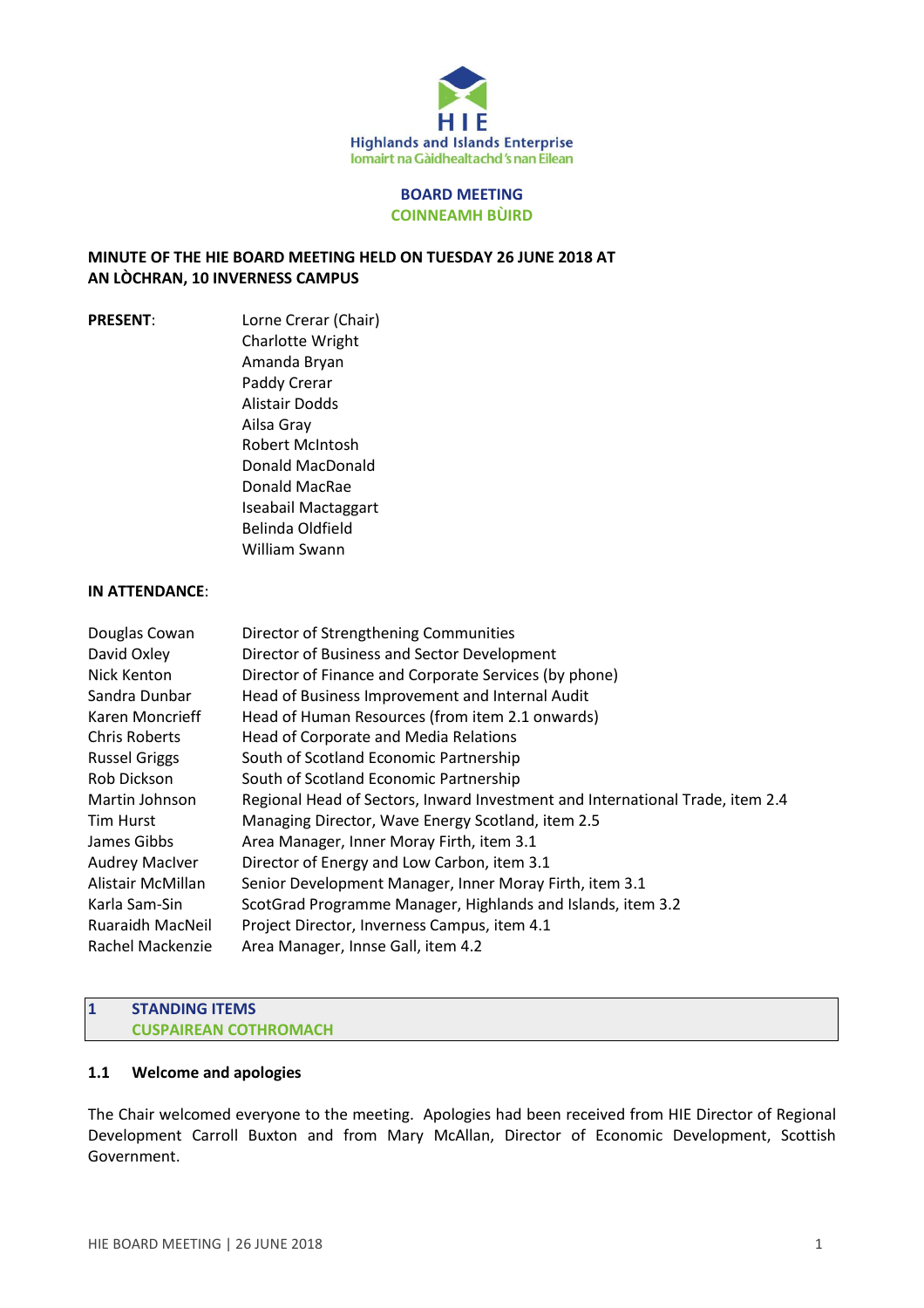# **1.2 Declarations of interest**

The Chair noted that Iseabail Mactaggart had declared a standing, third party interest in matters relating to Wave Energy Scotland, and would leave the meeting for item 2.6, *Wave Energy Scotland – progress report*.

Amanda Bryan declared an interest arising from her role as Chair of Crown Estate Scotland in relation to items 3.1, *Cromarty Firth Port Authority*, and 4.2, *Stornoway Port Authority*. It was agreed that she would leave the meeting when these items were discussed.

### **1.3 Minute of Board meeting on 24 April 2018**

The minute of the meeting held on 24 April 2018 was approved.

# **1.4 Minute of Board meeting on 15 May 2018**

The minute of the meeting held on 15 May was approved, with three amendments.

A reference to 'Mr Crerar' in item 1 was corrected to 'Professor Crerar'. In item 6, a note that wider interests in space activity would be represented in HIE's new project board was corrected to say 'programme board'. In the same item, it was clarified that a proportion of stage one funding for the proposed spaceport was expected to be contributed by HIE itself, in addition to external sources.

# **1.5 Minute of Board meeting on 25 May 2018**

The minute of the meeting held on 25 May was approved.

# **1.6 Matters arising from the Board minutes**

As noted in the minute of 24 April 2018, Professor Crerar confirmed that he had written to the Minister for Business, Innovation and Energy concerning Scottish Government funding for Wave Energy Scotland.

| $\bullet$<br>∠ | <b>UPDATES - 1</b>     |
|----------------|------------------------|
|                | <b>CUNNTASAN AS UR</b> |

*Professor Russel Griggs and Rob Dickson joined the meeting.*

# **2.1 Enterprise and Skills Strategic Board**

The Board welcomed an update on the Enterprise and Skills Strategic Board, including contributions to workstreams and missions by HIE and partner agencies. Members endorsed HIE's approach in continuing to prioritise resources to help inform the new board and shape its strategic direction.

# **2.2 South of Scotland Economic Partnership**

The representatives of the South of Scotland Economic Partnership gave a presentation on progress made to establish the new vehicle, which had been created as an outcome of the Scottish Government's Enterprise and Skills Review. As a rural initiative, the partnership was looking to learn from HIE's considerable experience, and thanks were expressed to HIE staff for their valuable contributions to date. Strategy would be determined by a board that was still to be formed, but an early priority was the creation of a vehicle that would be both innovative and creative to build a stronger future for the region. Areas of focus included regional profile, inward investment, transport and digital connectivity. Like HIE, the new vehicle would include community development as an integral feature of its approach.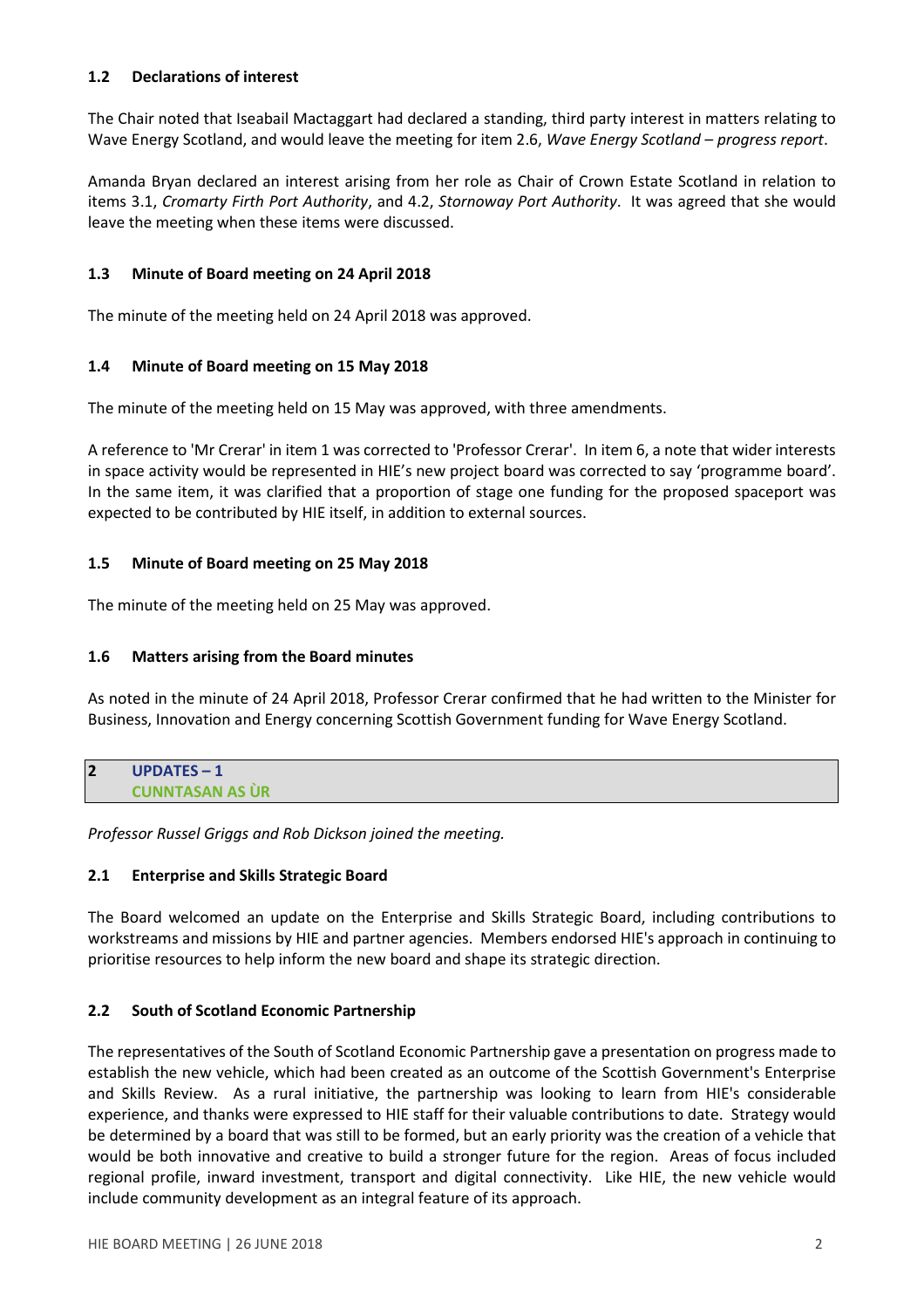The Board welcomed the presentation and discussed a range of topics common to both regions, such as the need for affordable housing and the importance of attracting and retaining population, including young people. The roles of universities and creative industries were highlighted, along with the value of collaborative working with local authorities and other organisations in the public, private and third sectors. It was noted that the positive relationship between HIE and the South of Scotland Economic Partnership was an asset for both organisations that would prove valuable in learning and sharing knowledge, experience and ideas in the coming years.

The Chair thanked Professor Griggs and Mr Dickson for a clear and informative presentation and contribution to the discussion.

# **2.3 Strengthening communities and fragile areas – policy update**

The Director of Strengthening Communities presented an update on progress made to enact proposals to refocus HIE's Strengthening Communities priorities that had been presented to the Board in June 2017, and discussed at subsequent meetings.

Designed to be client-centred, collaborative, and place-based, the new approach sought to deliver economic development and rural and social regeneration and address long-term fragility through a targeted, placebased approach across the region, with an increased focus on more remote rural and island areas. It aimed to create opportunities for HIE to work more intensively and responsively with a smaller number of account managed clients, and to deliver a greater number of one-off interventions. Working collaboratively with others, HIE would also play an active role in implementing Scotland's Social Enterprise Action Plan.

The Board welcomed the report and discussed several issues that it raised. Members stressed the need to ensure that HIE's role and services were well promoted and accessible to communities that could benefit. Strategic planning and resourcing should be based on current and future needs of communities across the region, and not tied too closely to historic spending patterns. The importance of putting in place strong systems to measure performance in meaningful ways was highlighted. It was recognised that this was a challenging area, particularly when seeking to deliver long-term benefits, and noted that experience gained in other countries such as Scandinavia, could be valuable.

Strong linkages between local development officers (LDOs), community organisations and HIE itself were seen as vital to ensure the most effective interventions were made and that communities were able to derive best value from receiving LDO support. The Board also stressed the importance of post-acquisition support for communities running their own assets, and encouraged HIE to ensure that this area of work was properly resourced.

The Chair thanked everyone for their input to the discussion.

*Professor Russel Griggs and Rob Dickson left the meeting.*

### **2.4 Chair and Chief Executive update – June 2018**

The Board welcomed a high-level summary of HIE activities in the period since the last Board meeting, including engagement activities led by the Chair and Chief Executive.

*Sentence removed due to commercial sensitivity.*

*Sentence removed due to commercial sensitivity.*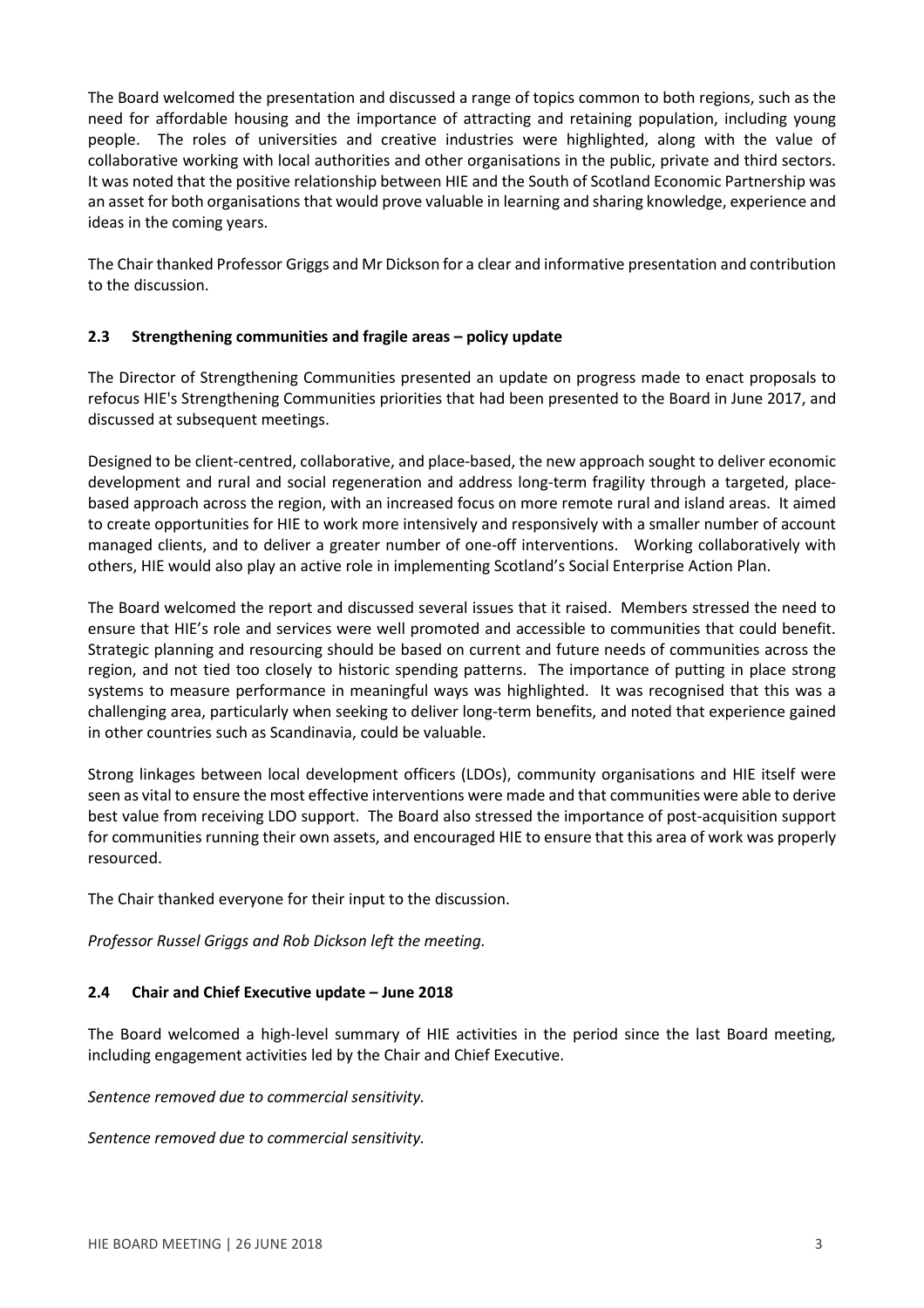Opportunities to develop the economic potential of the region's marine resource had been highlighted in a science and innovation audit, and would form part of discussion at a strategic planning workshop, to be held at the next Board meeting, in August.

The Board welcomed news that HIE had been named as *Best Public Sector Employer* in the UK Working Families awards.

Discussions were continuing with D F Barnes, the new owners of Burntisland Fabrications, over the potential to restart renewable energy manufacturing at Arnish.

Belinda Oldfield, as the HIE Board's representative on the new board of the Orkney Research and Innovation Campus, gave a verbal update. Issues that were highlighted included the need to ensure strong governance of the new joint venture between HIE and Orkney Islands Council, the importance of maintaining pace and remaining on budget during construction, and the importance of moving ahead quickly with appointing an independent chair. These points were noted and it was agreed that the area team would attend the next meetings of the Risk and Assurance Committee and the HIE Board to report on progress.

Amanda Bryan reported on working with the Director of Strengthening Communities to explore and treat risks concerning community asset ownership. Discussions were planned with community sector representatives to share knowledge and take stock on key themes that present risk, and to use this information to inform HIE's vision and strategy. Wider engagement would follow these initial discussions, and the Board would be updated at a future meeting.

The Chief Executive informed the Board that the Scottish Parliament's Economy, Jobs and Fair Work Committee had published its report on Scotland's Economic Performance. A copy would be made available to Board members as part of the briefing pack for the strategic planning workshop, due to take place at the next Board meeting in August.

The Chair reported that interviews for three upcoming vacancies on the HIE Board had taken place in Inverness, and names of recommended appointees had been passed to the Cabinet Secretary for the Rural Economy. It was also proposed to appoint a shadow Board member. Details would be shared with Board members once the Cabinet Secretary's decision was known.

In his capacity as joint Chair of the National Council of Rural Advisers, Professor Crerar had given a presentation to the Scottish Cabinet, which had been well received, prompting much debate on the rural economy as a whole.

The most recent meeting of the Enterprise and Skills Strategic Board had agreed terms of reference, and received an outline strategic plan which will be developed over the summer and finalised for publication in October. The Strategic Board would be meeting in Inverness in September, when HIE would host a stakeholders' reception and deliver a short presentation on the agency's role and activities.

The Chair had joined members of HIE's Leadership Team to give a presentation on operating plan priorities to a cross-party group of MSPs in Edinburgh in May, and to discuss a broad range of issues affecting the region.

The Chair had also spoken at the annual All Energy conference, and had accepted an invitation to be an independent member of the interview panel for the next Chief Constable of Scotland.

The importance of collaboration had featured in a meeting with Comhairle nan Eilean Siar when the Chair and Chief Executive visited Stornoway. The main topic of discussion had been the *Our Islands Our Future* campaign, involving the Outer Hebrides, Orkney and Shetland.

### **2.5 Space opportunities – verbal update**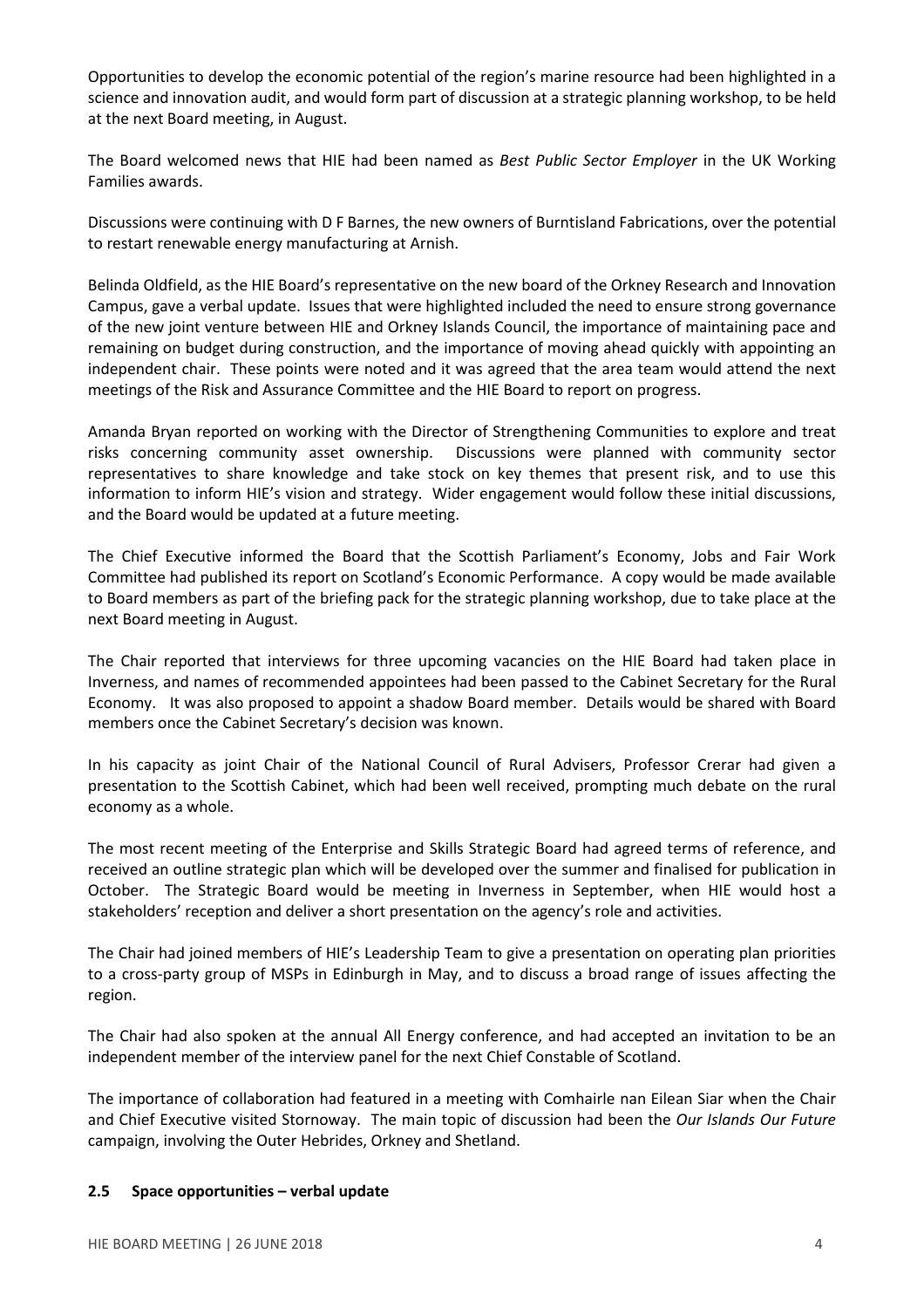# *Martin Johnson joined the meeting.*

The Director of Business and Sector Development gave a verbal update on mattersrelating to emerging space sector opportunities in the Highlands and islands.

It was noted that the Scottish Government, having previously agreed that plans for a vertical launch site for satellites in Sutherland should be classed novel and contentious, had now approved HIE's decision to support this project. The UK Space Agency (UKSA), to which HIE had submitted a funding bid for the Sutherland spaceport, was expected to announce its decision at the Farnborough Air Show in mid-July, subject to ministerial and Treasury approval. HIE was planning communications and engagement activity around this date, in anticipation of a positive decision from the UKSA. Contractual arrangements with UKSA were also being progressed, and detailed consideration was being given to governance arrangements and resourcing for the space opportunity.

*Paragraph removed in the interests of the effective conduct of public affairs.* 

*Martin Johnson left the meeting.*

# **2.6 Wave Energy Scotland – progress report**

*Iseabail Mactaggart left the meeting. Tim Hurst joined the meeting.*

The Managing Director of HIE subsidiary Wave Energy Scotland (WES) presented an update on progress and the delivery of projects over the past six months. These had included selecting one project to advance to stage three of its power take off development programme; choosing three projects to advance to stage two of its advanced controls systems programme, and selecting a further three projects for stage two of its structural materials programme. Design reviews had been conducted with all participating wave developers, and the EU-funded Horizon 2020 design tools ocean project had been initiated. WES had now worked with 177 organisations from industry and academia on 77 projects. It had committed £28.8m funding and was now established as the world's biggest wave technology innovation programme.

Work was under way, as planned, to refine the operating agreement between HIE and WES, and it was agreed that this would be considered by the Risk and Assurance Committee as part of a review of WES governance arrangements. The Board also noted that efforts continued to be made to obtain clarity on the Scottish Government's future funding commitment to WES. Issues raised in discussion included the challenge of attracting private investment to the wave industry at a time when offshore wind was more competitive.

The Board thanked the Director for his presentation.

*Tim Hurst left the meeting. Iseabail Mactaggart rejoined the meeting.*

# **3 INVESTMENT DECISIONS CO-DHÙNAIDHEAN AIRGEAD-TASGAIDH**

# **3.1 Cromarty Firth Port Authority**

# *Amanda Bryan left the meeting.*

*James Gibbs, Alistair McMillan and Audrey MacIver joined the meeting.*

The Area Manager, Inner Moray Firth, introduced an appraisal paper recommending Board approval of £5.75m funding to Cromarty Firth Port Authority (CFPA) to support a £23m project that would develop 4.5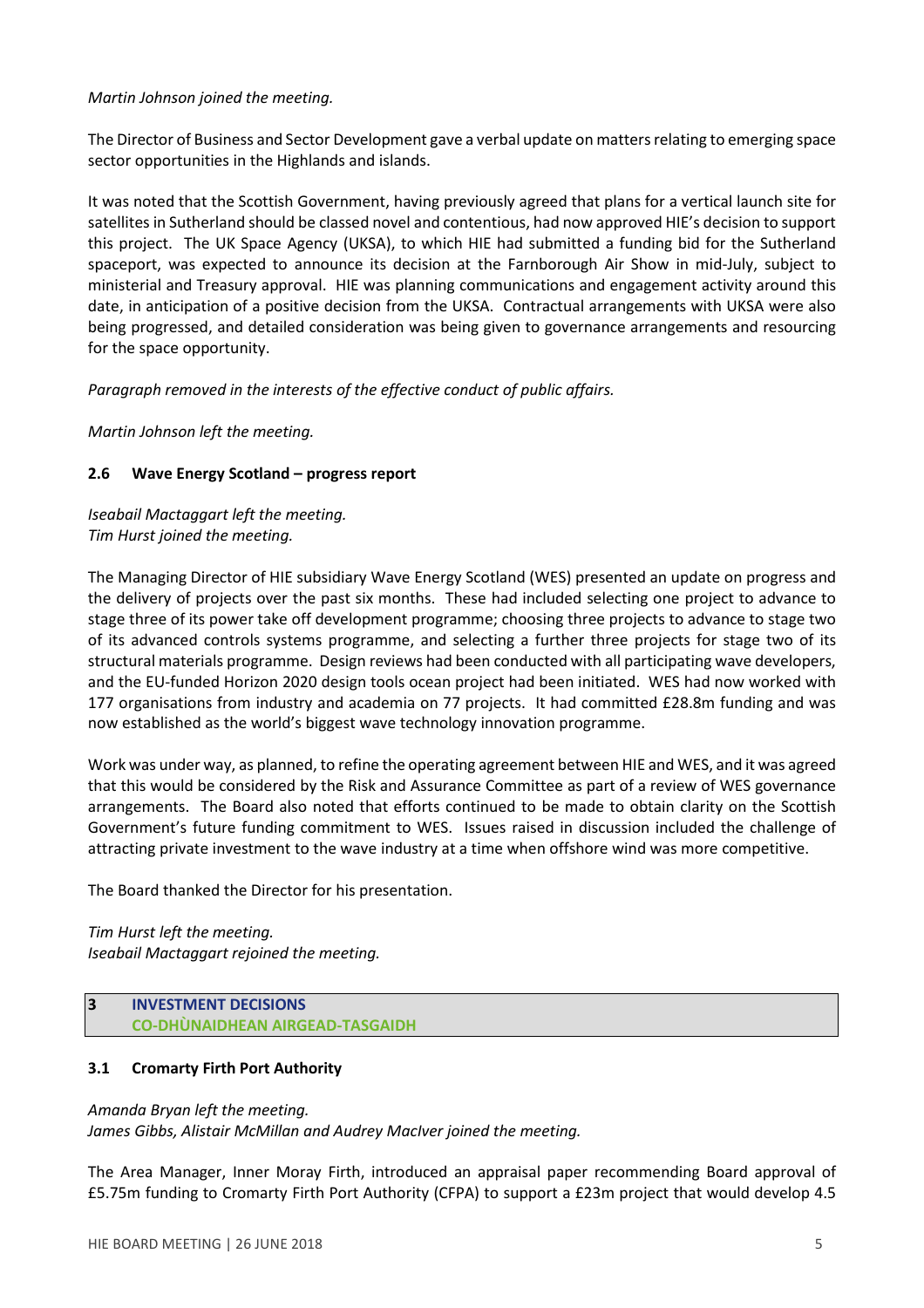hectares of industrial land and 215m of new quayside. These developments would form phase 4 of an ambitious investment programme by CFPA, building on previous infrastructure projects at the port and enabling the applicant to pursue growth opportunities in the renewable energy, oil and gas decommissioning and cruise market sectors.

*Sentence removed due to commercial sensitivity.* The project was expected to support 143 full-time equivalent jobs across the region, including the creation of four jobs in CFPA itself.

The Board discussed the proposals in detail, noting that the development was dependent on CFPA securing a large manufacturing contract relating to the Moray East Offshore Wind energy project. Discussions on this contract, which would drive significant supply chain opportunities in the Highlands and Islands, were well advanced, and a positive conclusion was anticipated. *Sentence removed due to commercial sensitivity.*

*Paragraph removed in the interests of the effective conduct of public affairs.* 

The Board approved the project. Progress will be reported to future meetings.

*James Gibbs, Alistair McMillan and Audrey MacIver left the meeting. Amanda Bryan rejoined the meeting.*

### **3.2 ScotGrad Highlands and Islands programme (HI-Grads 4)**

#### *Karla Sam-Sin joined the meeting.*

The Director of Business and Sector Development introduced a paper recommending HIE funding of £3,428,66 (comprising £1,089,871 ERDF and £2,560,164 HIE grant-in-aid) to continue the delivery of HIE's successful ScotGrad Highlands and Islands graduate and student placement programme for a further three years, from November 2018 until October 2021. It was expected that the programme would deliver approximately 141 graduate placements and 75 student placements during that period, and leverage a further £2,560,164 of private contributions.

The Board welcomed the proposals, noting that previous programmes had achieved positive out-turns in supporting business competitiveness and innovation, and attracting and retaining skilled and talented people of working age in the Highlands and Islands. Discussion stressed the importance of achieving impacts in rural areas across the region, and staff were urged to ensure strong promotion of the opportunities presented by ScotGrad. Members highlighted the value the programme could add to cultural activities, including those using and developing Gaelic, and it was agreed that opportunities would be discussed with Bòrd na Gàidhlig and other organisations.

### The programme was approved.

*Karla Sam-Sin left the meeting.*

#### **4 UPDATES – 2 CUNNTASAN AS ÙR**

### **4.1 Centre for Health Science, phase ll**

#### *Ruaraidh MacNeil joined the meeting.*

The Project Director, Inverness Campus, updated the Board on progress with Centre for Health Science ll, a collaborative project involving NHS Highland, the University of the Highlands and Islands and HIE, which aims to create an innovative human health and life sciences multi-disciplinary centre to serve the whole region. Based at plots 4 and 5 at Inverness Campus, the jointly-owned centre would integrate academic research,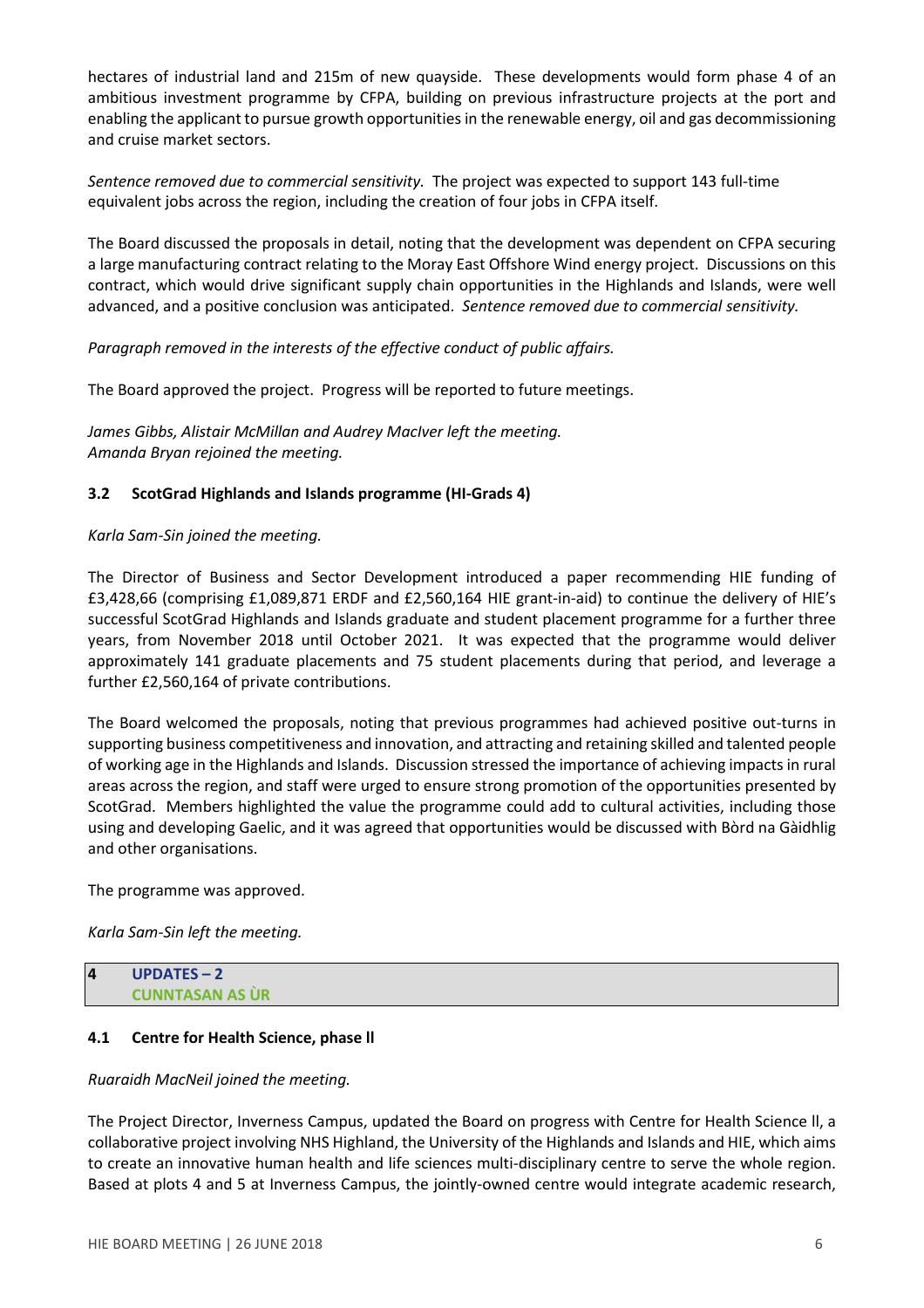clinical care and commercial opportunities, housing an NHS 30-bed orthopaedics treatment centre, a UHI innovation centre and a business incubator focusing on life sciences and technology.

The cost of the project was currently estimated at £36.11m, with HIE's contribution expected to be £4.97m. This budget included allowances for full fit-out of office and laboratories, fees and contingencies, and advice would be obtained on the extent to which VAT would be recoverable. The project was progressing well, and work was ongoing to determine a final scope and detailed design, along with cost certainty. Issues including vehicle parking and public transport access were being discussed with relevant organisations, including the Inverness Campus Owners Association and bus operators. A formal approval paper was expected to be presented to the Board at a future meeting in 2018-19. Subject to approval, the project could get under way in spring 2019, with an expected 18-month construction programme.

The Board welcomed the update and expressed support for the project. It was noted that a refreshed development strategy for Inverness Campus was being prepared, and would be presented to a future Board meeting.

*Ruaraidh MacNeil left the meeting*

### **4.2 Stornoway Port Authority masterplan**

*Amanda Bryan left the meeting. Rachel Mackenzie joined the meeting.*

The Area Manager, Innse Gall, presented a paper outlining ambitious development proposals by Stornoway Port Authority (SPA), a trust port that currently employs around 26 full-time equivalent posts and whose activities help to sustain approximately 160 jobs in the Outer Hebrides.

SPA had released a port masterplan in 2017, setting out development opportunities in existing and growth markets over 20 years which had the potential to be a major economic driver for the islands. HIE was currently part-funding a post of development manager to support delivery of the plan, which focused principally on a new marina / business development and proposals for a deep water quay with multiple uses, including freight and cruise markets, and linkages with renewable energy manufacturing opportunities at Arnish. The masterplan was considered to have the potential to deliver between 80 and 130 direct and indirect jobs over a three-to-five-year period.

*Two sentences removed in the interests of the effective conduct of public affairs.* The Board welcomed the update, and approved the Area Manager's request to proceed to due diligence. A further update will be presented to the next Board meeting.

*Rachel Mackenzie left the meeting. Amanda Bryan rejoined the meeting.*

#### **5 RESOURCES AND GOVERNANCE GOIREASAN IS RIAGHLACHAS**

### **5.1 Financial statement to 31 May 2018**

The Director of Finance and Corporate Services presented the HIE financial statement for the first two months of the 2018-19 financial year. This showed that spend for the year to date was strong. Evidence from both discretionary and top-sliced budgets showed over-commitment that would be monitored closely. The Director underlined the importance of ensuring that spend, commitment and slippage were tracked separately for both capital and revenue projects, in order to secure a balanced out-turn. Commitment levels for revenue projects were currently much higher than for capital, and this would need to be addressed.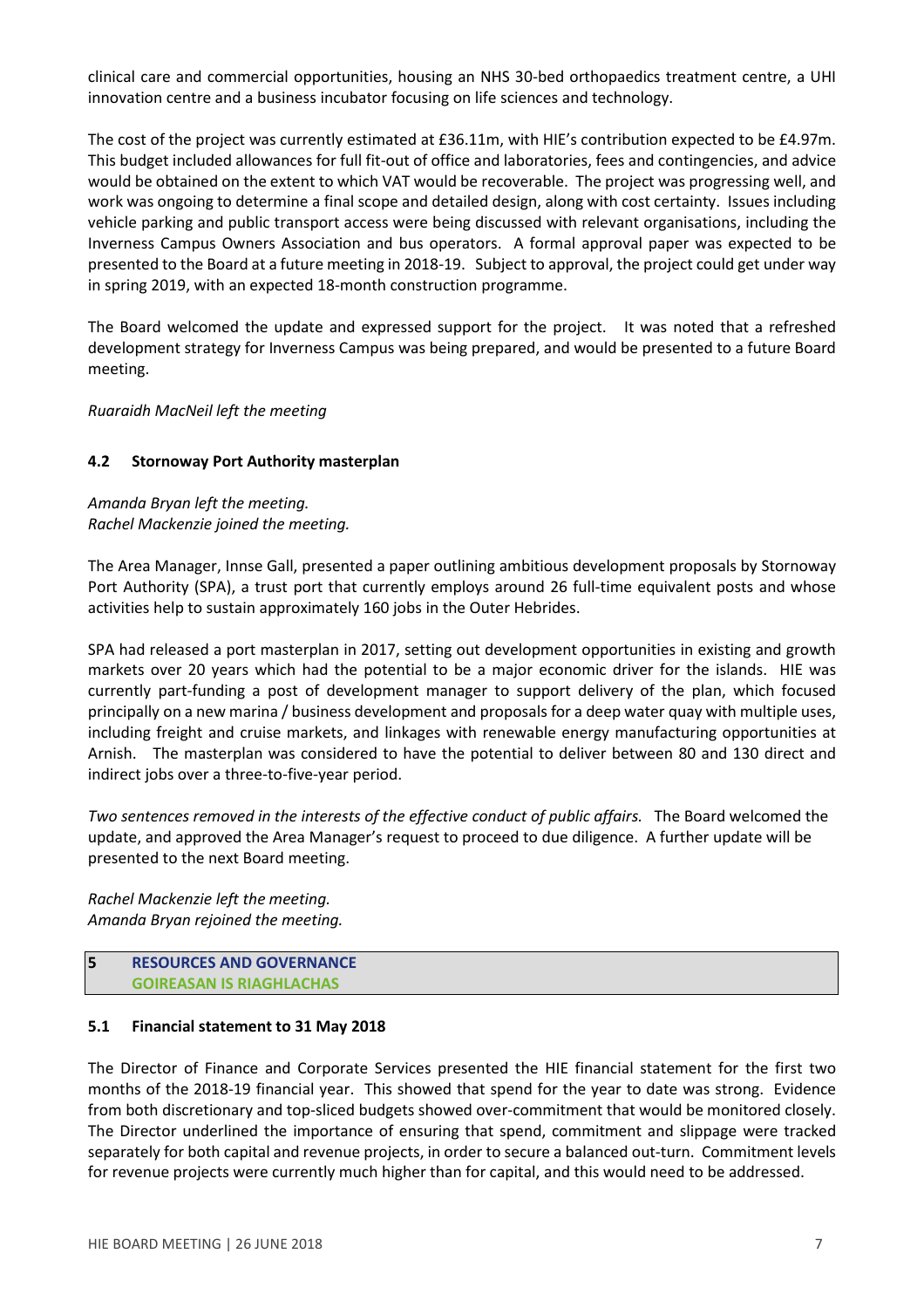*Paragraph removed in the interests of the effective conduct of public affairs, and due to commercial sensitivity.* 

# **5.2 Risk appetite – creating an environment which supports our ambitions**

The Board welcomed a paper proposing the development of a risk appetite environment to support HIE's decision making and resource choices. Enhancements to HIE's risk management arrangements had been developed with significant input from Board members Ailsa Gray and Belinda Oldfield, and refined following discussion at the Risk and Assurance Committee. Benchmarking had also been carried out with other organisations.

The Board welcomed the update, noting that HIE staff would liaise with the Risk and Assurance Committee regarding implementation, and undertake an annual review to ensure HIE's risk appetite remained relevant to the wider strategic and operating environments. Risk would also feature as part of a strategic planning workshop at the next Board meeting in August.

# **5.3 Corporate risk register – June 2018**

The Head of Business Improvement and Internal Audit presented the latest version of HIE's corporate risk register, which had been informed by review of current business unit registers and consideration by the HIE Leadership Team and senior managers. It was noted that, in line with best practice, HIE undertook an annual wholesale review and refresh at corporate and business unit levels. This exercise was currently under way, and there would be an opportunity for the Board to input at the August meeting, as part of wider strategic planning.

The Board welcomed the update.

# **5.4 Risk and Assurance Committee draft minute, 5 June 2018**

The Chair of the Risk and Assurance Committee presented the draft minute of the most recent committee meeting. Issues that had been discussed included progress with preparing HIE's annual accounts, Cairngorm, Orkney Research and Innovation Campus, and GDPR. Minutes of the committee are routinely presented to the Board in draft form to provide early sight of emerging issues affecting HIE.

The Committee Chair expressed his gratitude to Donald MacDonald, a long-standing member of the Committee who was retiring from the HIE Board following today's meeting. Mr MacDonald had provided valuable professional input and his contributions to the Committee's work over many years was greatly appreciated. The Board joined the Committee Chair in expressing their thanks to Mr MacDonald.

### **6 ITEMS FOR DISCUSSION CUSPAIREAN AIRSON BEACHDACHADH**

### **6.1 Board tracker**

The Board welcomed a short paper indicating upcoming topics for discussion and decision that were planned to be featured in future Board agendas. It was agreed that a tracker would be added to Board minutes from now on, (see Appendix below) showing actions that were being taken or planned as an outcome of each Board meeting.

#### **7 ITEMS FOR INFORMATION CUSPAIREAN AIRSON FIOSRACHADH**

### **7.1 Quarterly approvals list: January – March 2018**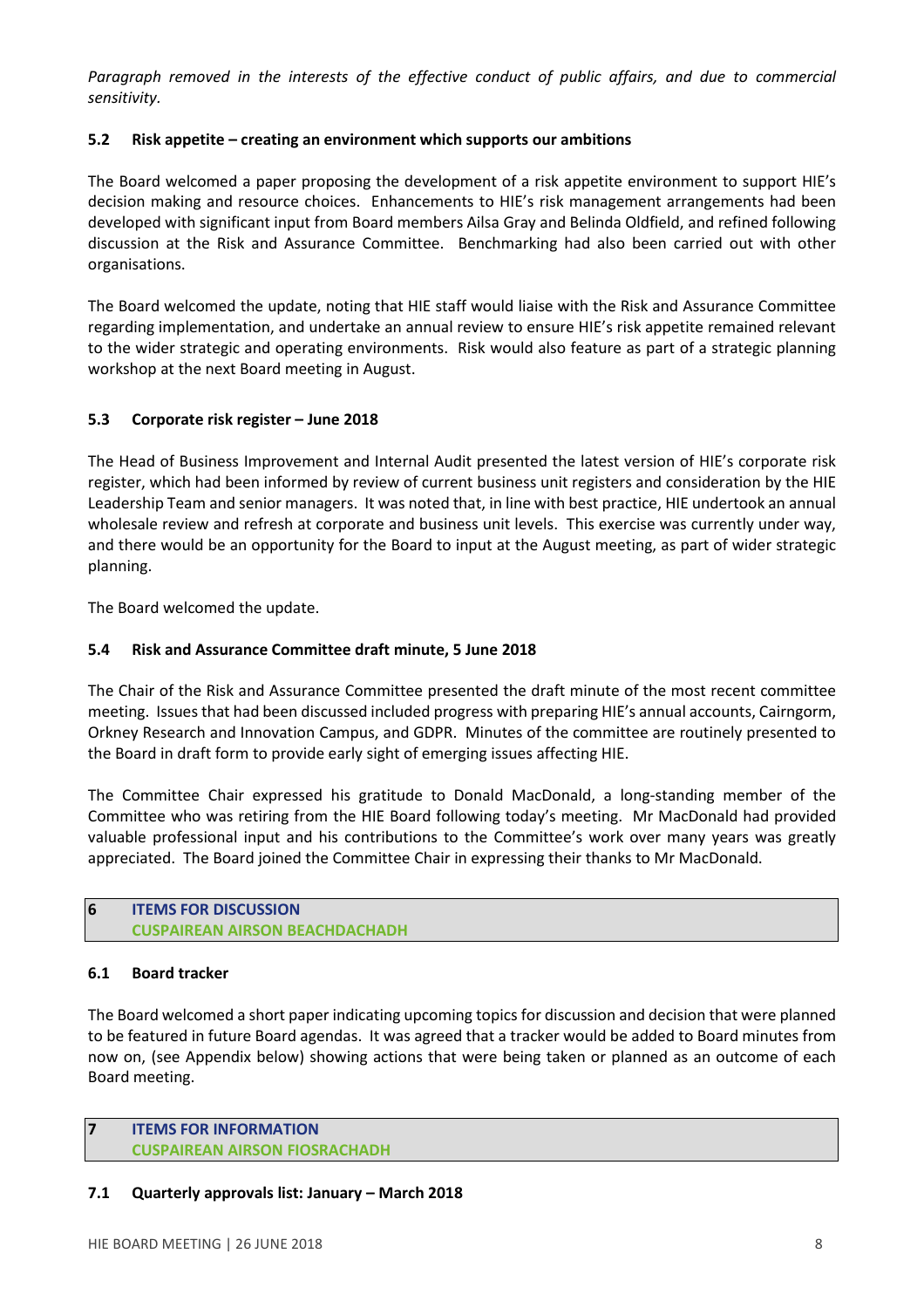The Board welcomed the latest list of funding approvals that had been agreed by HIE, noting that this information is routinely made publicly available on the HIE website.

# **7.2 Any other business**

**a**

*Item removed in the interests of the effective conduct of public affairs.* 

### **b Tributes to retiring Board members**

The Chair noted that today's meeting was the last to be attended by three retiring Board members: Donald MacDonald, Iseabail Mactaggart and William Swann. Each had given years of unstinting service to HIE, and the Board expressed their sincere gratitude to all three for their many contributions to the organisation and dedication to the development of the Highlands and Islands.

# **7.3 Forthcoming meeting dates**

A meeting to focus on financial planning will be held on 27 August 2018, and the next full meeting of the Board will be the following day, Tuesday 28 August.

Chris Roberts 26 June 2018